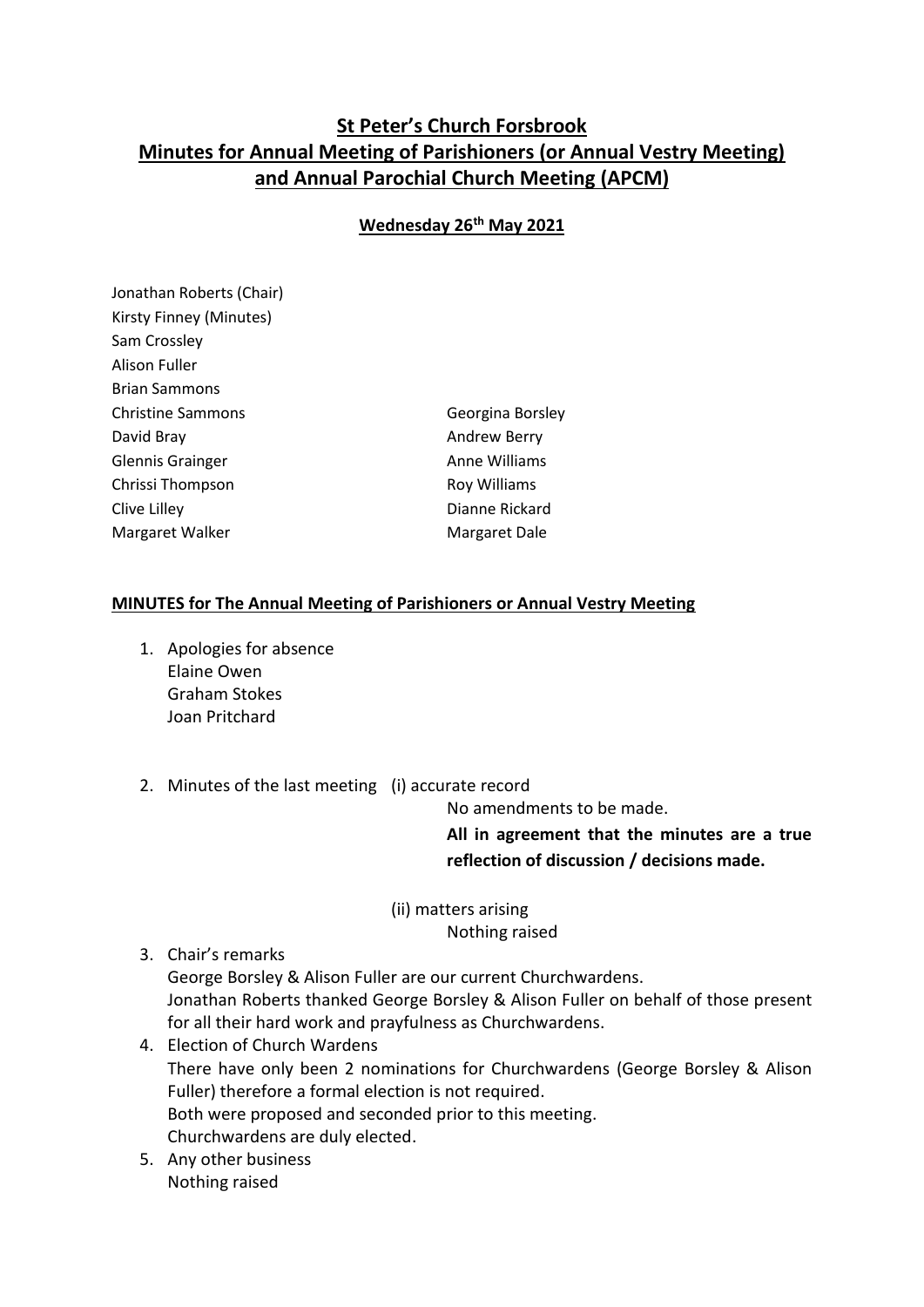## **MINUTES for The Annual Parochial Church Meeting**

- 1. Apologies for absence Elaine Owen Graham Stokes Joan Pritchard
- 2. Minutes of the last meeting (i) accurate record

No amendments to be made.

**All in agreement that the minutes are a true reflection of discussion / decisions made.**

(ii) matters arising

Nothing raised

- 3. The Trustees' Annual Report Comment / queries: We have had a difficult year with the pandemic, but reading the report gave hope for our Parish and the exciting times ahead. No comments / queries raised. **Action: Kirsty Finney to amend the date that TAR 2020 was approved from 26th May to 19th May.**
- 4. Election of lay members to the Parochial Church Council (5) The role of lay members is an important role to the church: a team of people to work with who want to see god's work grow.

The following 5 PCC members terms of office are coming to end:

- Roy Williams
- Brian Sammons
- Christine Sammons
- Elaine Owen
- Kirsty Finney

Kirsty Finney has informed Jonathan Roberts that she will be stepping down from the role.

All other PCC members are happy to continue on the PCC and were proposed and seconded prior to meeting.

Leigh Silcock, Graham Stokes & Clive Lilley are not entitled to be ex-officio PCC members.

Leigh Silcock has informed Jonathan Roberts that he no longer wishes to stand on PCC. Graham Stokes was nominated and seconded to fill the current PCC vacancy. No formal election is required.